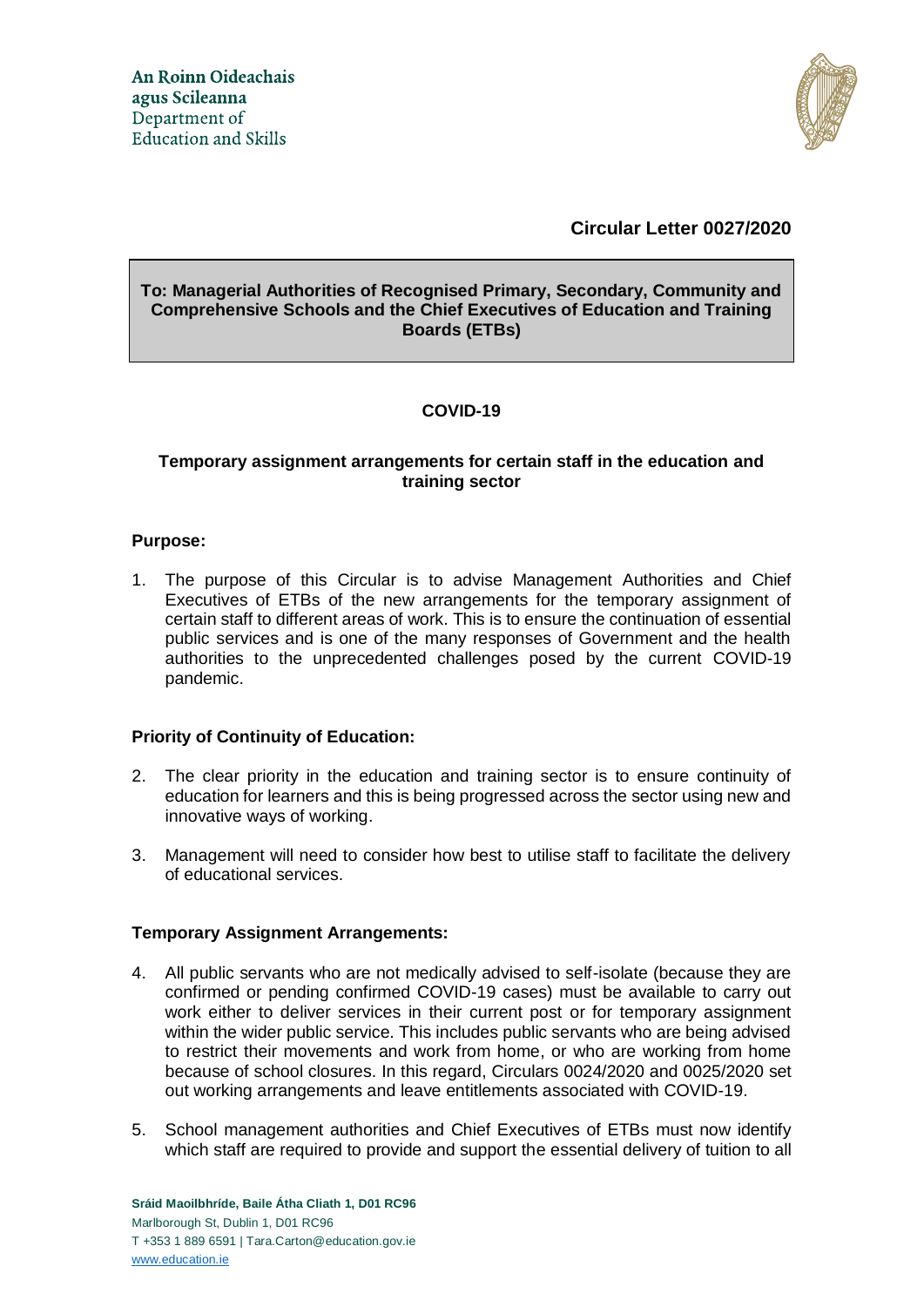

students during the school/centre closure period. This includes teachers, instructors SNAs and all other public service staff in the employment, and staff working in Head Offices in the case of ETBs.

- 6. In doing so, schools and centres should plan for contingencies in the knowledge that many staff may not be able to continue to work due to becoming ill.
- 7. Any public service staff member who is not required to be retained in providing or supporting educational services and has not been medically advised to self-isolate will be available for assignment on a temporary basis to support delivery of other essential public services.
- 8. In order to implement this temporary assignment, the Public Appointments Service (PAS) has put in place a central database through publicjobs.ie which will identify staff who have been nominated for temporary assignment by management and enable providers of essential services to draw on the services of such staff.
- 9. School management and HR sections of ETBs must send the links below to staff who they have identified as available for temporary assignment:

## **(i) SNAs**

A dedicated process has been established for Special Needs Assistants (SNAs), given the particular skills and experience of these staff in assisting children with additional care needs. Further information on the expected role of SNAs is in the attached HSE briefing document.

All SNAs are to be nominated for temporary assignment and may be called for assignment subject to the terms of Circular 0024/2020. School management and HR sections must send the following link with the school roll number to all SNA staff by **Friday 3 April**:

[SNA Temporary Assignment Scheme Questionnaire](https://www.surveymonkey.com/r/Temporary_Assignment_SNA)

## **(ii) Other staff in the Education Sector**

The link below should be sent to all public service staff in all grades other than SNA who have been nominated for temporary assignment by **Friday 3 April**:

[Temporary Assignment Scheme Questionnaire](https://www.surveymonkey.com/r/Temporary_assignment)

Staff in all grades other than SNA may be called for assignment subject to the terms of Circulars 0024/2020 and 0025/2020.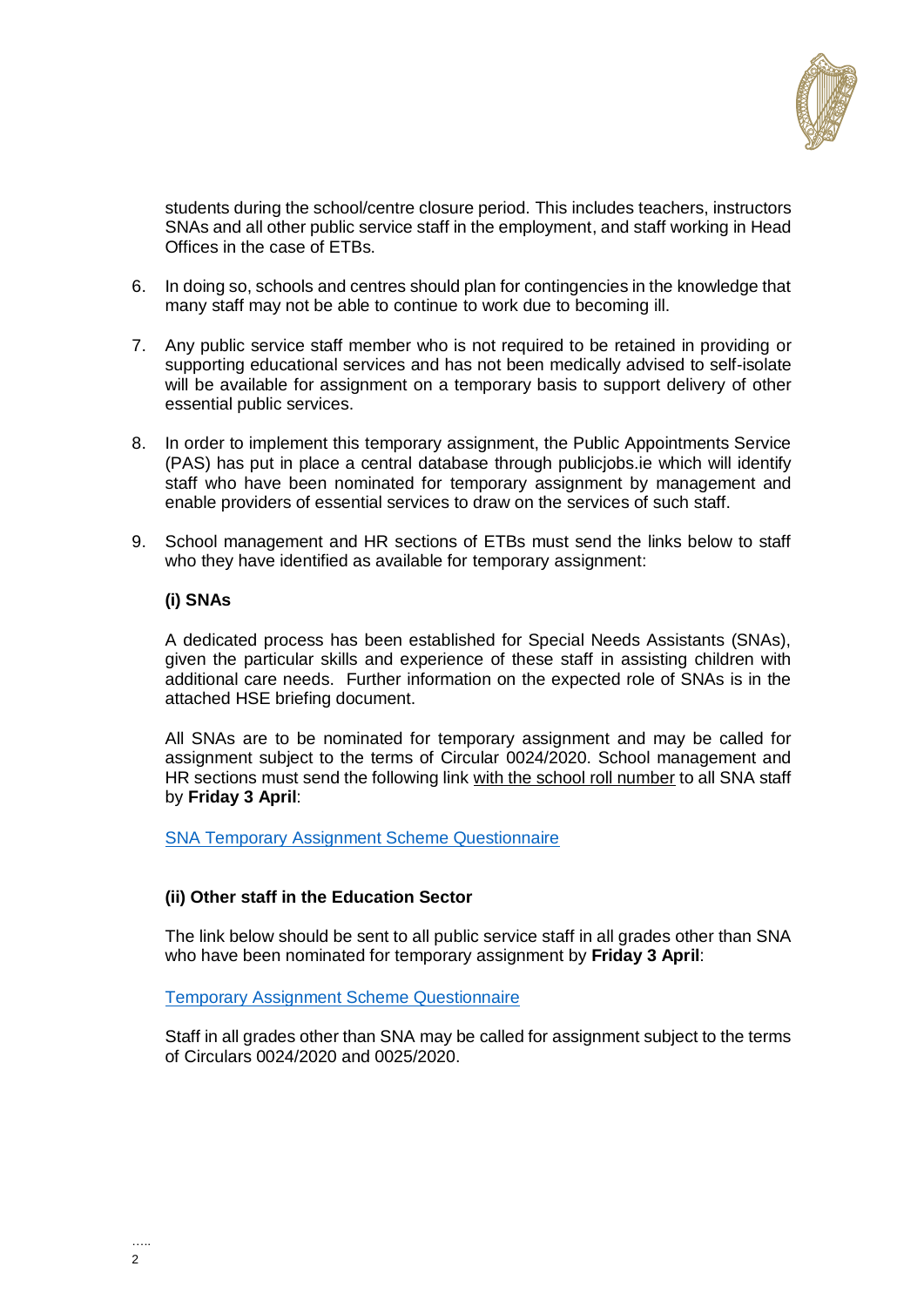

- 10. When they receive the link, the staff member will be asked to upload their details via an online questionnaire by **Tuesday 7 April**. The questionnaire can be completed on a mobile phone, tablet or laptop for ease of use and includes information such as PPSN, location, grade, work area, details of skills and experience etc.
- 11. Once they have uploaded their details, the staff member must then inform school management or the HR section of their ETB that they have done so. Where school management/HR section has not received this confirmation from a nominated staff member by close of business on **Tuesday 7 April**, school management/HR section must immediately follow up with the nominated staff member to ensure that their details are submitted as per the terms of this Circular.
- 12. PAS will collate all responses to the questionnaire on a daily basis and record the information on central databases.
- 13. Once responses to the questionnaire are received, PAS will seek to confirm with the school or HR section that those staff who have completed the questionnaire are still releasable. **This additional verification step will not apply in the case of SNAs as all SNAs are considered to be releasable.**
- 14. Releasable staff will then be added to the relevant PAS database for temporary assignment to a relevant body. Staff may then be called upon by other providers of critical public services to carry out essential duties.
- 15. PAS and the HSE (in the case of SNA's) will conduct a skills match of releasable staff to vacancies and will initiate contact with them on behalf of the relevant body, providing details of the role and work location for temporary assignment.
- 16. PAS and the HSE (in the case of SNA's) will finalise the temporary assignment process in consultation with the releasable staff and relevant body and notify school management or HR section. Garda vetting requirements may apply depending on the nature of the post to which the individual is being assigned.
- 17. **In no circumstances is an individual staff member permitted to upload their details to the survey without having been authorised to do so by their school management or HR section of their ETB.**
- 18. The Department will be working in partnership with the Public Appointments Service (PAS) on an ongoing basis regarding the sharing of high level data and statistics on the temporary assignment arrangements.
- 19. All staff who are temporarily assigned will remain staff members of the current/original employer and will remain on the payroll of the employer for the duration of their temporary assignment. In the event of the staff member needing to take leave during their temporary assignment, they should notify their employer in the normal way and also notify their current manager in the temporary assignment situation.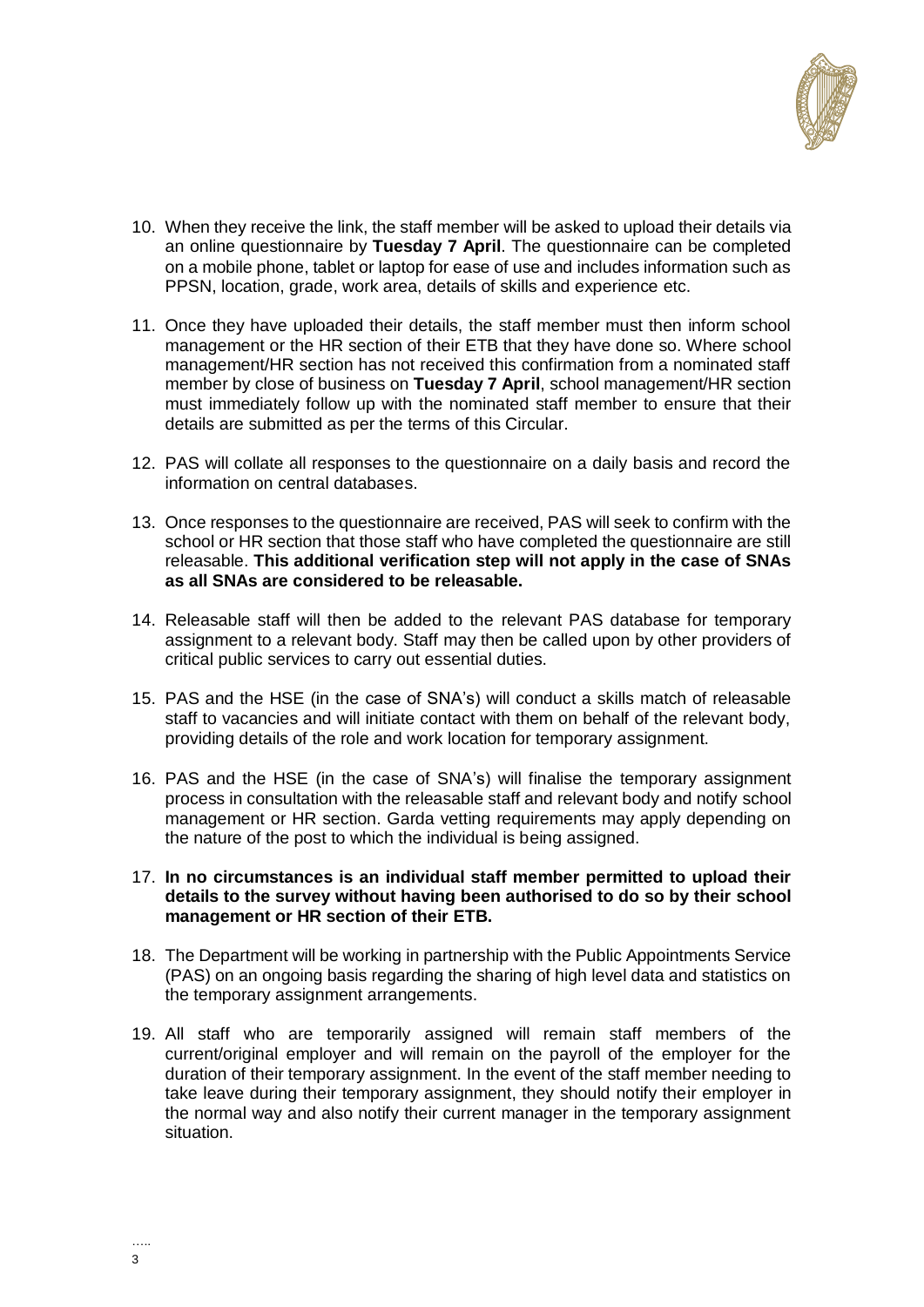

- 20. A copy of the FAQs issued by the Department of Public Expenditure and Reform in relation to Temporary Assignments across the Civil and Public Service is available at [www.per.gov.ie](http://www.per.gov.ie/) . This Circular and the DPER FAQs should be read in conjunction with DES Circulars 0024/2020 and 0025/2020 regarding working arrangements and leave associated with COVID-19
- 21. The latest information from the Department in respect of COVID-19, including circulars, can be found at [www.education.ie](http://www.education.ie/)
- 22. Queries in relation to the temporary assignment arrangements should be addressed to: [temporaryassignment@publicjobs.ie](mailto:temporaryassignment@publicjobs.ie)

Tara Carton Principal Officer External Staff Relations 1 April 2020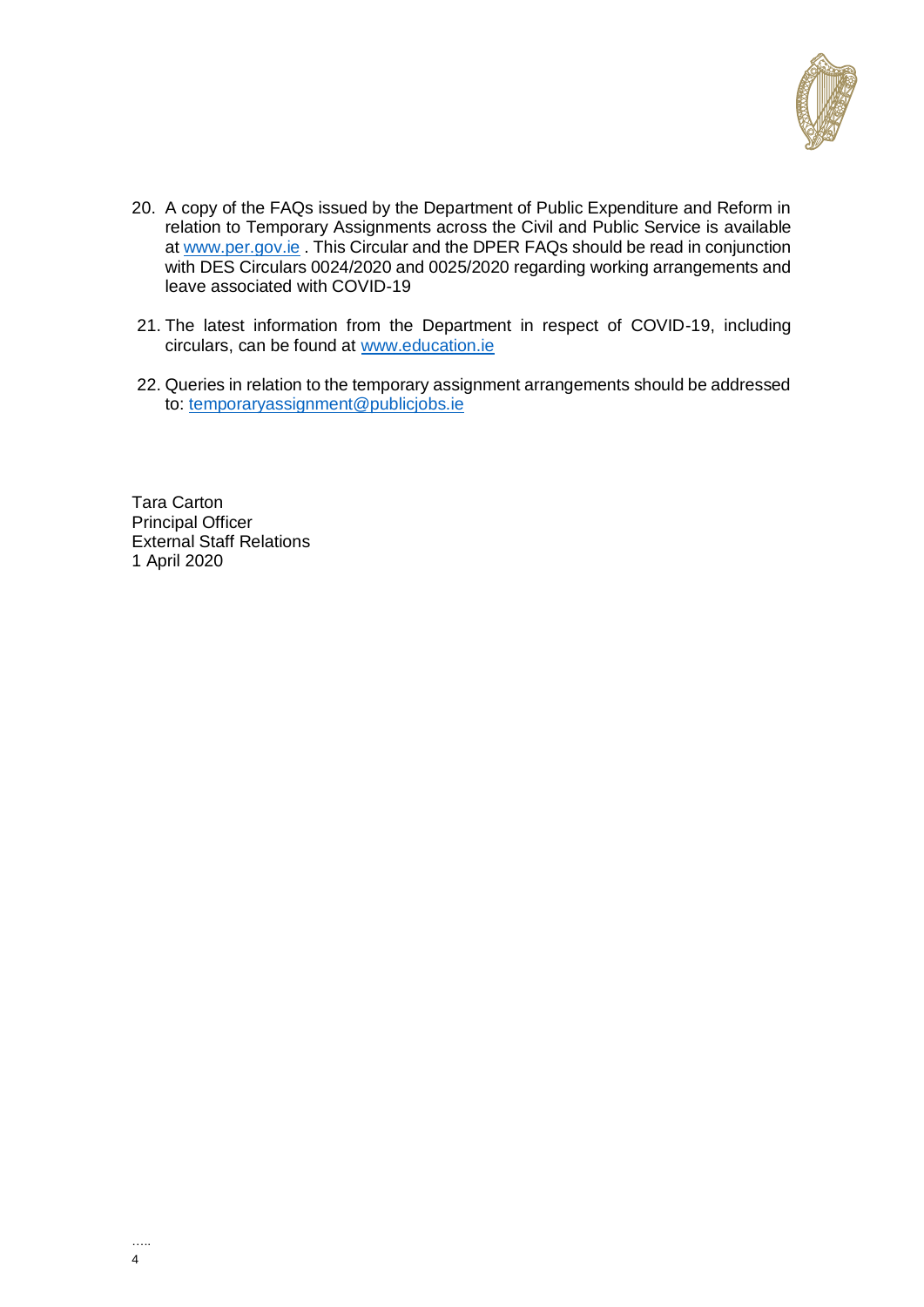



#### **Temporary Assignment of Special Needs Assistants Briefing Document March 2020**

## **1. Introduction & Overarching Objective**

In response to the current public health emergency, the health and education sectors are working together to prioritise staffing resources in order to respond to critical needs relating to Covid-19. This is especially required in terms of assisting frontline health and social care services, in particular for vulnerable children.

Special Needs Assistants (SNAs) form an integral part of the education sector and play an important role in assisting the teacher to support students who have significant additional care needs. This includes a range of support interventions with vulnerable students such as:

- assisting children with difficulties in feeding
- administering medicine
- assistance with toileting and general hygiene (including catheterisation)
- assistance with mobility and orientation
- assistance with moving and lifting of children, operation of hoists and equipment
- assistance with severe communication difficulties and supporting students whom are distressed (i.e. behavioural management supports).

The purpose of this document is to set out the stakeholders involved in this temporary assignment process, the priority groups to which SNAs may be temporarily placed and the model of care envisaged.

## **2. Key Stakeholders**

The following key stakeholders will collaborate on the basis of temporarily assigning SNAs to priority work areas.

- Department of Education and Skills
- Department of Health
- Health Service Executive (Community Health Organisations and funded providers)
- Public Appointments Service (PAS)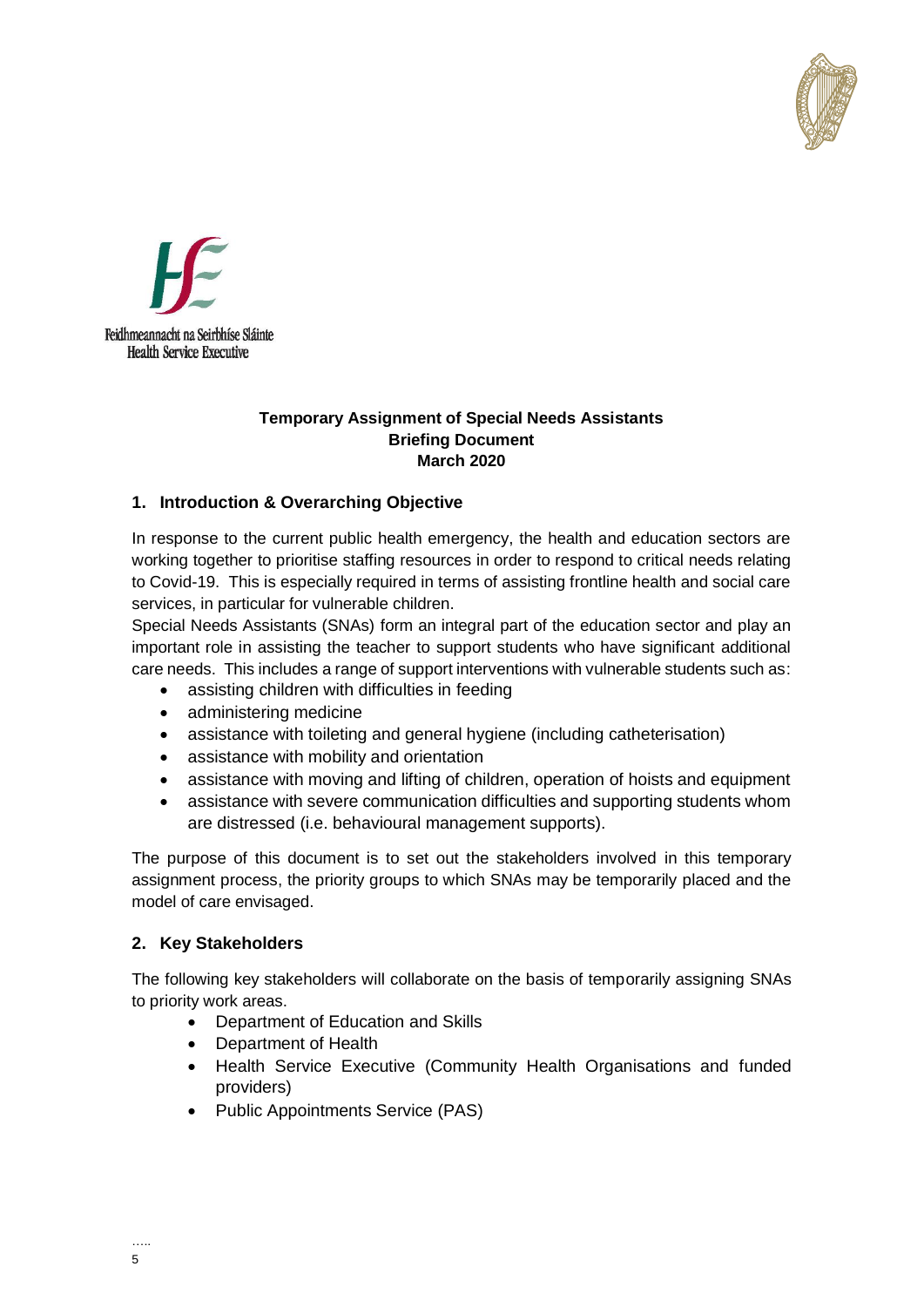

It is equally recognised that the employers<sup>1</sup> and trade unions representing SNAs are key stakeholders in terms of supporting this public health emergency initiative. Collaboration and co-operation with these key stakeholders is immensely important and appreciated during this public health emergency period.

# **3. Priority Care Groups**

The Health Service Executive, through its Community Operations Team, has identified Community Services for children with a disability as the initial priority area in terms of temporary assignment of SNAs.

## **4. Model of Care Envisaged & Operational Settings**

In respect of disability services attention is drawn to Appendix 1, which sets out the model of care envisaged. In particular, SNAs will be temporarily assigned to work alongside existing disability service staff to support the implementation of the revised model of care during this pandemic.

It is envisaged that SNAs can be assigned across all community healthcare settings whether public, voluntary or private.

## **5. Implementation and Co-ordination**

To facilitate communication during this process, the HSE at a regional/local level will provide co-ordination/contact point arrangements between the relevant healthcare provider and local employer/ education points of contact once agreed.

 $\overline{a}$ 

<sup>1</sup> Education and Training Boards (ETBs) and Managerial Authorities of Recognised Primary, Secondary, Community and Comprehensive Schools.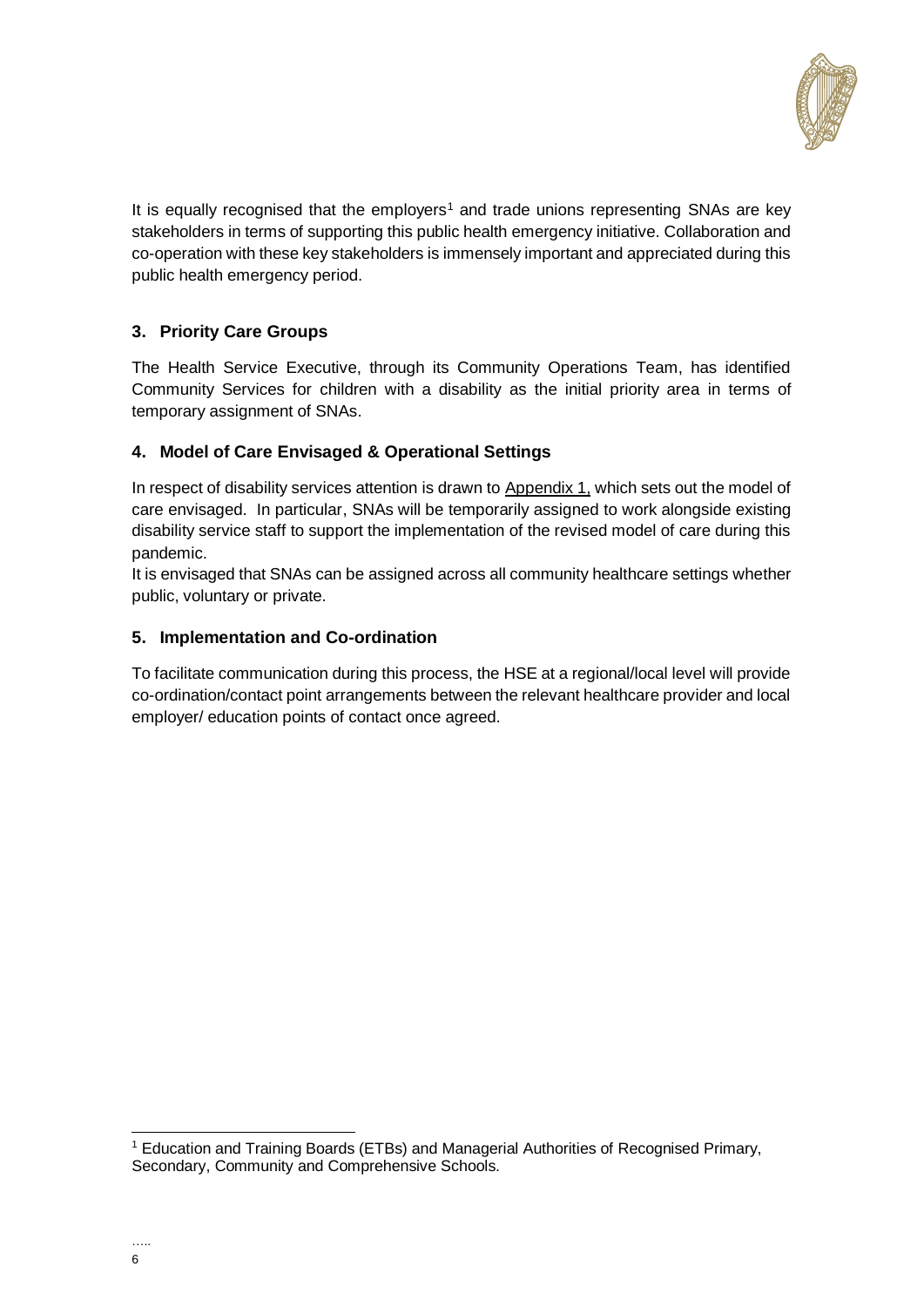

## **Appendix 1**

## **Adapted Model of Care for People with a Disability during Covid - 19**

**SNA Supports for People with Complex Healthcare Needs during COVID-19 Pandemic** This appendix sets out potential temporary assignment roles that the SNA may provide, while working in collaboration with healthcare professionals in children's disability services. In general, SNAs will have the relevant experience and in many cases, will know the children with whom they are assigned to work.

## **Line Management of SNAs in Children's Disability Services**

Community Health Care Organisations (CHOs) may choose to ask a lead agency (i.e. a Section 38 or 39 Organisations<sup>2</sup>) to take the lead in:

- (i) Co-ordinating the allocation of SNAs assigned to the CHO or,
- (ii) Allocating assigned SNAs directly to their HSE and Voluntary Organisations under existing children's services management structures.

Whichever approach is taken, CHOs must ensure clear line management for SNAs who are temporarily assigned to children's disability services. Their line managers must ensure that SNAs work cohesively together with healthcare professionals in prioritising the needs of children. This will help ensure optimal outcomes for the service user and families, and efficiencies for services.

## **1. Options for support from their regular / familiar SNA**

- Daily scheduled telephone or video link via WhatsApp / Facetime / Zoom etc., to provide
	- o Advice on what typically works for the child in school, advice on creating work station type environment at home similar to school / training / demonstration / support
	- o Share the schedule used in school which child is familiar with e.g. toileting schedule, sensory break, storytime or learning activities
	- o Social stories to help the child's understanding of Covid 19
- Support to manage behaviours that challenge
- Provide resources/materials that the child uses /is familiar with in school, in collaboration with their teacher
- In home support to provide
	- o Advice / training / demonstration / support
	- o Storytime or learning activities

  $<sup>2</sup>$  Section 38 and 39 refers to the Health Acts which provides the legal basis on which the HSE</sup> may fund non statutory entities to deliver health and social care services (i.e. voluntary and for profit entities).